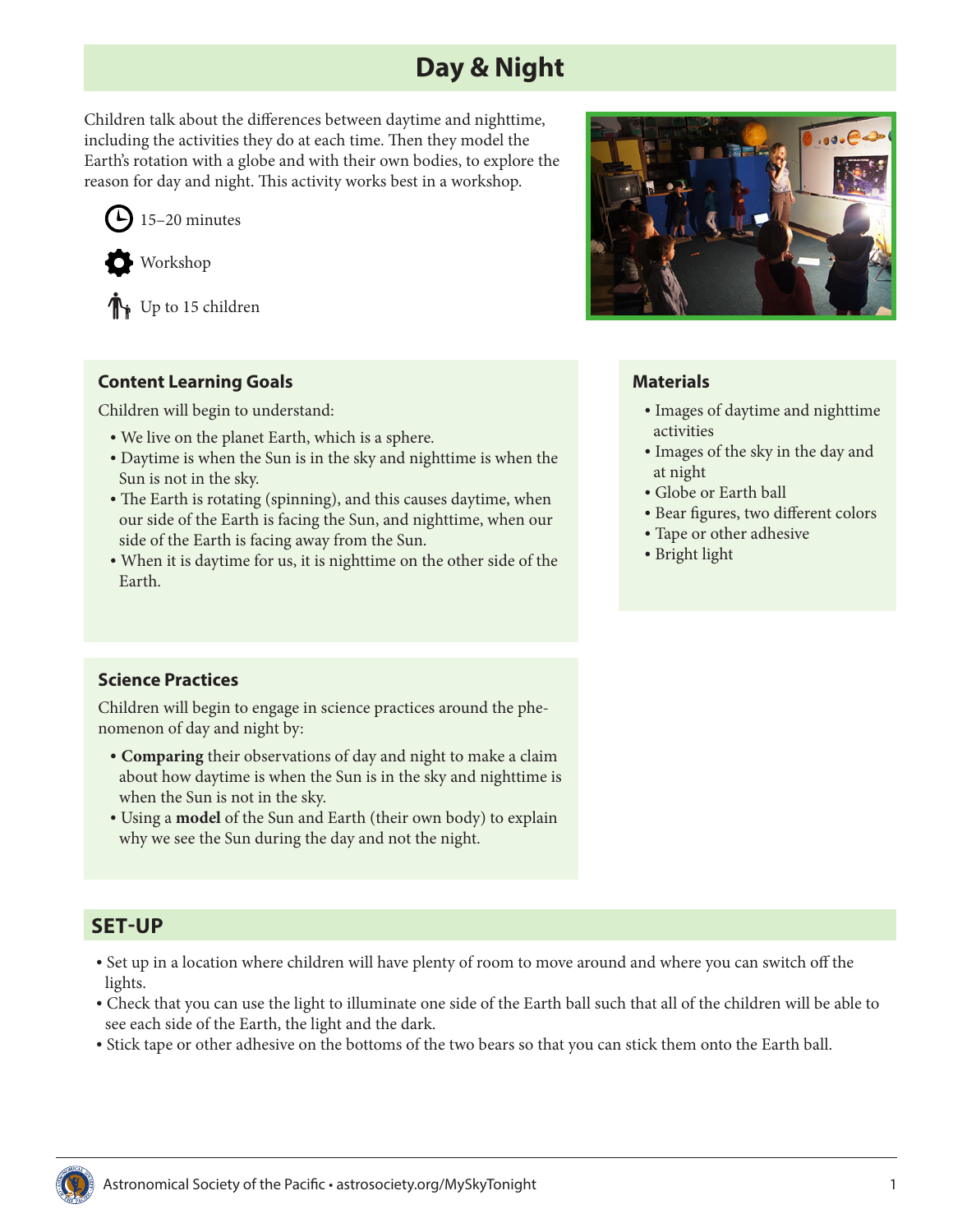# **ACTIVITY DESCRIPTION**

#### **1. Invite children to discuss their ideas about the activities they engage in during the day and help them connect these experiences to the Sun:**

- When you play outside in the daytime, is it dark or is it light?
- Do you need a flashlight to see?
- Where does the light come from in the daytime?
- What are some other things you do in the daytime when it is light outside? (eat, play, do chores, shop, school, watch television, etc.).

#### **2. Ask children about their experiences with the nighttime:**

- What do you see in the sky at night?
- When do you see the stars in the sky?
- When you go to sleep, and then wake up while it's still nighttime, do you see the Sun?
- What are some things you do in the evening when it's dark outside? (If they turn a light on inside, they can eat, read, watch television, take baths, etc. You must emphasize that they have to turn a light on; the Sun doesn't make light in their house at night. They sleep when the Sun and all other lights are off.)

#### **3. Show some photographs of daytime and nighttime skies:**

- Ask the children, *What do you notice in this photo? Is it day or night? How can you tell?* They may point to the Sun in the sky for the day. But some children see the Moon in the daytime sky and think this means it is nighttime.
- Ask the children, *What is different about the daytime sky compared to the nighttime sky?* or *What can we only see in the daytime sky and not at night?* They might say other things, such as the sky is blue during the day or that we see stars at night, but all of this still comes back to whether the Sun is in the sky or not. This conversation allows you to help the children to summarize their observations as a claim about the major difference between day and night skies: the presence or absence of the Sun.

## **4. Use a physical Earth ball to model how rotation explains day and night:**

- Let's make some models to help explain why we only see the Sun during the daytime and not during the nighttime.
- Here is a bigger model of the Earth (show Earth ball or globe). Red Bear lives on Earth, in the same place that we live. (Ask children if anyone can point to where we live. Place the bear on that spot with some tape or other adhesive.)
- Blue Bear lives on the other side of the Earth, over here in China. (Place the Bear on the spot.)
- We'll turn off the lights and use this bright light as the Sun. See how the Sun is shining on one side of the Earth? Red Bear is on that side of the Earth so it's daytime for her right now. She sees the Sun when she looks up in the sky, and it is daytime for her.



She's eaten her breakfast and went outside to play. She went to swimming lessons and all the things she does in the daytime.

- Blue Bear is on the dark side of the Earth. Can Blue Bear see the Sun right now? (No, the Earth is in the way.) He doesn't see the Sun in the sky and it is dark outside. It's nighttime in China where Blue Bear lives. Blue is sound asleep. It's nighttime and everyone in his family is sleeping in their beds.
- Is it always light here where Red Bear lives? Is it always dark in China where Blue Bear lives?
- Watch what happens as the Earth rotates (spins). Slowly rotate the globe in a counter-clockwise direction: <sup>o</sup> Even though we don't feel it, the Earth is actually always moving. Here Red Bear is now having dinner, maybe having a bath, getting ready for bed. (Keep rotating the globe.)
	- <sup>o</sup> Blue Bear is now waking up and brushing his teeth and eating breakfast, getting dressed.
	- <sup>o</sup> Red Bear is now tucked into bed.
	- <sup>o</sup> Blue Bear is playing outside in the park, walking his dog, and going swimming.
	- <sup>o</sup> By the time Red wakes up, and Blue goes to sleep again, one day (24 hours) has passed.

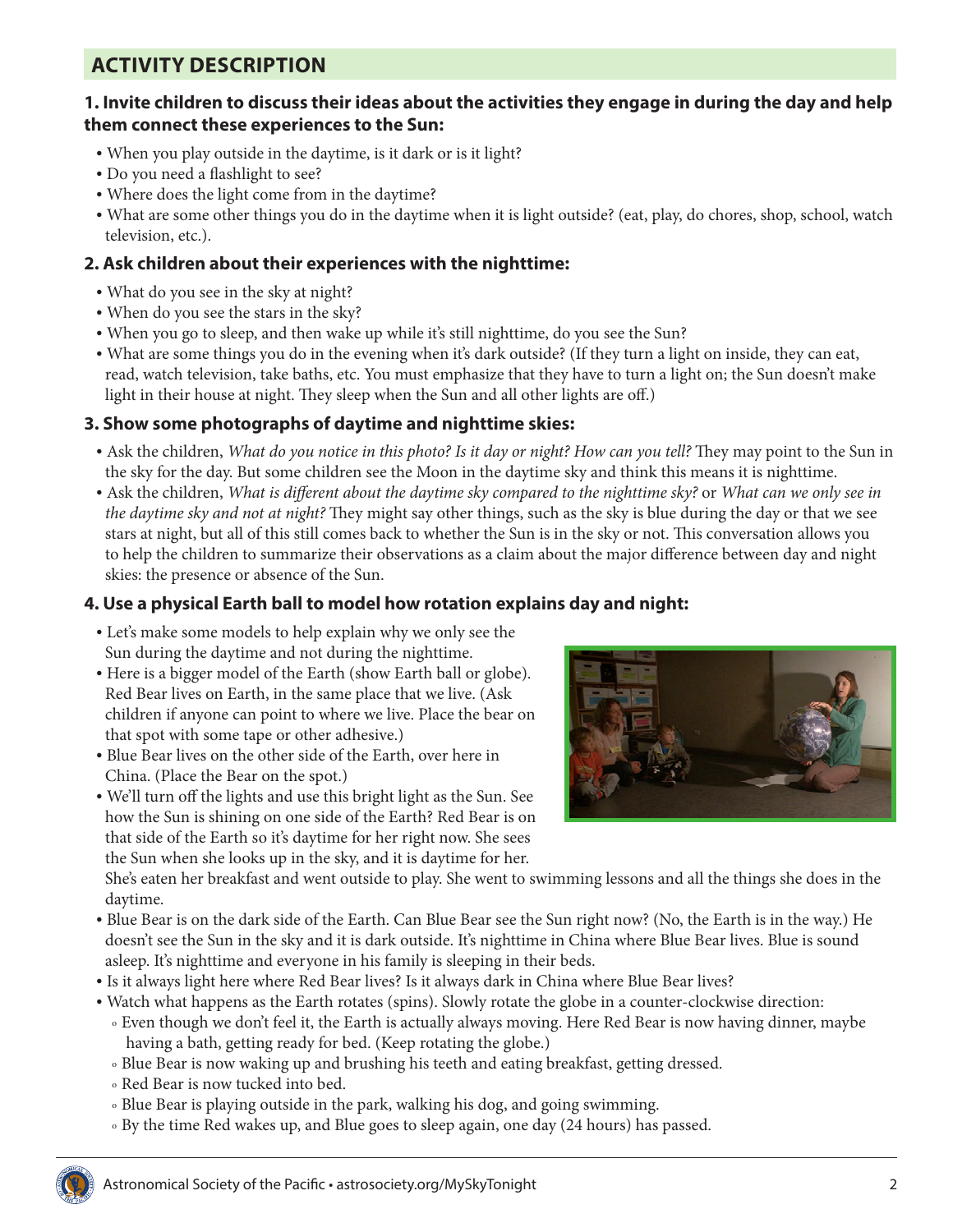## **5. Use children's bodies as a model of the Earth as they explain day and night:**

- Now we can all pretend that we are the Earth. Imagine we live on the tip of our noses, Mt. Nose! Can you face the Sun (lamp) so that it's daytime on Mt. Nose? Now slowly rotate so that is nighttime on Mt. Nose, facing away from the Sun.
- Rotate together as you sing this song:

#### **Day/Night Song**

*To the tune of "Are You Sleeping / Frère Jacques"*

The sun is shining, the sun is shining. (Face the lamp.) It is day, it is day. The sun is gone and now it's night. (Rotate so backs are facing lamp.) We can't see without a light. CHORUS Day and night, (Rotate twice.) Day and night.



**• Hold up some pictures of different activities, both daytime and nighttime.** Ask the children: *Does this picture show daytime or nighttime?* Next, ask the children which way they should be facing for the time shown in the picture: *Great, it is daytime? Can you show me where the Earth would be facing during daytime?* The children will rotate their bodies so that their noses face the light for daytime or face away from the light for nighttime as appropriate for the activity in the pictures.

This is an important opportunity for children to actively engage in applying what they learned about the Earth's rotation to explaining why we see the Sun during the day and not the night.

**• Wrap up:** So, the Sun is in the sky in the bright daytime, and not in the sky in the dark nighttime, because the Earth is moving. That's why we have daytime and nighttime.

## **BACKGROUND INFORMATION**

The following information about learning science and astronomy is intended for the educator who will facilitate the "Day & Night" activity. The activity is a developmentally appropriate first step toward the children eventually understanding the concepts explained below, perhaps years later. We do not intend the educator to cover most of these concepts with the children during the activity. This information is provided to give the educator a good basic understanding of the scientific concepts that the activity is moving toward and the way that many children think about these topics, and preparation to answer questions from very curious children or adults.

## **LEARNING SCIENCES**

#### **Shape of the Sun and Earth**

Young children often do not conceptualize the Sun and Earth as spheres. Research across many cultural contexts have found that preschool-age and early elementary-age children in countries including China, France, New Zealand, and the United States hold a range of ideas about the Earth's shape including that it is flat, a hollow sphere, or that there is a separate Earth in the sky (dual earth model).1,2,3 Valanides and colleagues investigated 5- and 6-year-old-children's ideas about the shape of the Sun and Earth.<sup>2</sup> They found that, prior to instruction, more children suggested that the Sun is a sphere (73%) than believed the Earth to be a sphere (55%). Only about half of the children thought that both were spheres based on their selection of a sphere shape over other possible shapes for these two objects.

<sup>&</sup>lt;sup>3</sup> Vosniadou, S., & Brewer, W. F. (1992). Mental models of the earth: A study of conceptual change in childhood. *Cognitive psychology, 24*(4), 535–585.



<sup>1</sup> Blown, E. J., & Bryce, T. G. K. (2006). Knowledge restructuring in the development of children's cosmologies. *International Journal of Science Education*, *28*(12), 1411–1462.

<sup>2</sup> Valanides, N., Gritsi, F., Kampeza, M., & Ravanis, K. (2000). Changing pre-school children's conceptions of the day/ night cycle Changer les Conceptions d'Enfants d'Age Prescolaire sur le Phenomene du Cercle'Jour-Nuit'Cambiar las Concepciones de los Ninos Preescolares en el Ciclo Dia/Noche. *International Journal of Early Years Education*, *8*(1), 27–39.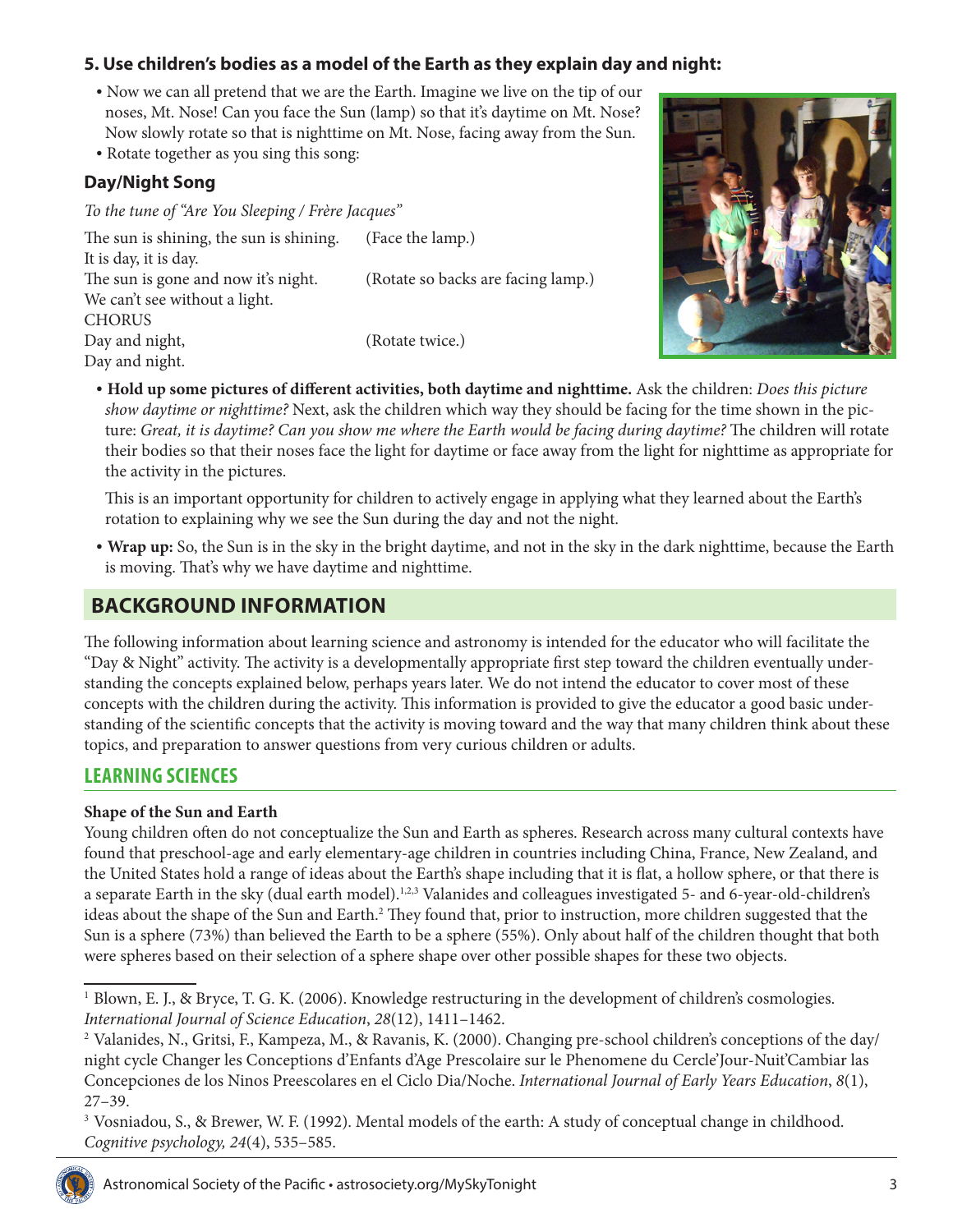However, after participating in 30 minutes of instruction on how the Earth's rotation causes day and night, using a globe and a light source, 88% selected a sphere to represent the Earth, 91% selected a sphere to represent the Sun, and 82% selected a sphere for the shape of both objects. Kallery also found positive results with instruction on the shape of the Sun and Earth with 4- to 6-year-old children; after instruction, 92.3% of the children make sphere shaped model of the Sun and Earth with playdough.<sup>4</sup>

#### **Explaining Day and Night with the Earth's Rotation**

Preschool-age children often associate the reason why we have day and night with the movement of the Sun, believing that it is actually moving up and down or from place to place.<sup>2,4</sup> In a study of 5- and 6-year-old children, the majority were reluctant to offer any explanation for the day/night cycle.<sup>2</sup> A few gave religious or mythological explanations. Almost a third of the children explained in terms of the Sun's motion. Only 2 out of 33 children used the Earth's movement and one of those used the Earth's rotation.

There is evidence that preschool children are capable, with experience and support, of shifting closer to using the Earth's rotation to explain day and night. In one 30-minute instructional intervention with 5- and 6-year-olds, the majority (63%) attributed day/night to the movement of the Earth though only four of these were using just the Earth's rotation.2 The children were more likely to use a combination of the Earth's rotation and its motion about the Sun than the Earth's rotation alone. In a study of 4- to 6-year-olds involving a longer period of instruction (multiple days within a preschool), 86.8% of the children used the Earth's rotation to account for the change in day/night.<sup>4</sup>

Some research has found that even older elementary students may not be aware of the Earth's rotation;<sup>5</sup> however, just knowing that the Earth rotates is not enough for students to use this concept to explain day and night. *My Sky Tonight* researcher Dr. Julia Plummer and her colleagues found that most of the third grade students they interviewed knew that the Earth rotates.<sup>6</sup> However, fewer than half used the Earth's rotation to explain why the Sun appears to move to cause day and night. This suggests that children need support in connecting what the Earth is doing in space (rotating) to what we see happening to change day and night.

## **ASTRONOMICAL SCIENCE**

#### **What shape is the Earth?**

In our day/night model we use a round ball for the Earth, but have to admit that the roundness of the Earth is not an easy thing to observe while walking around on its surface. The only people who have directly observed that the Earth is spherical are astronauts who have traveled far enough off the surface to get this unique perspective. But long before the space program, the ancient Greeks did know that the Earth is round through other evidence. Consider:

1. Watch a ship with tall masts sail away. As all things do, it appears to get smaller, but the bottom of the ship will disappear first. Eventually, the mast will, too. What, except the curve of the Earth could explain that?



<sup>4</sup> Kallery, M. (2011). Astronomical concepts and events awareness for young children. *International Journal of Science Education, 33*(3), 341–369.

<sup>6</sup> Plummer, J. D., Kocareli, A., & Slagle, C. (2014). Learning to explain astronomy across moving frames of reference: Exploring the role of classroom and planetarium-based instructional contexts. *International Journal of Science Education, 36*(7), 1083–1106.



<sup>5</sup> Sharp, J. G. (1996). Children's astronomical beliefs: a preliminary study of Year 6 children in south‐west England. *International Journal of Science Education, 18*(6), 685–712.